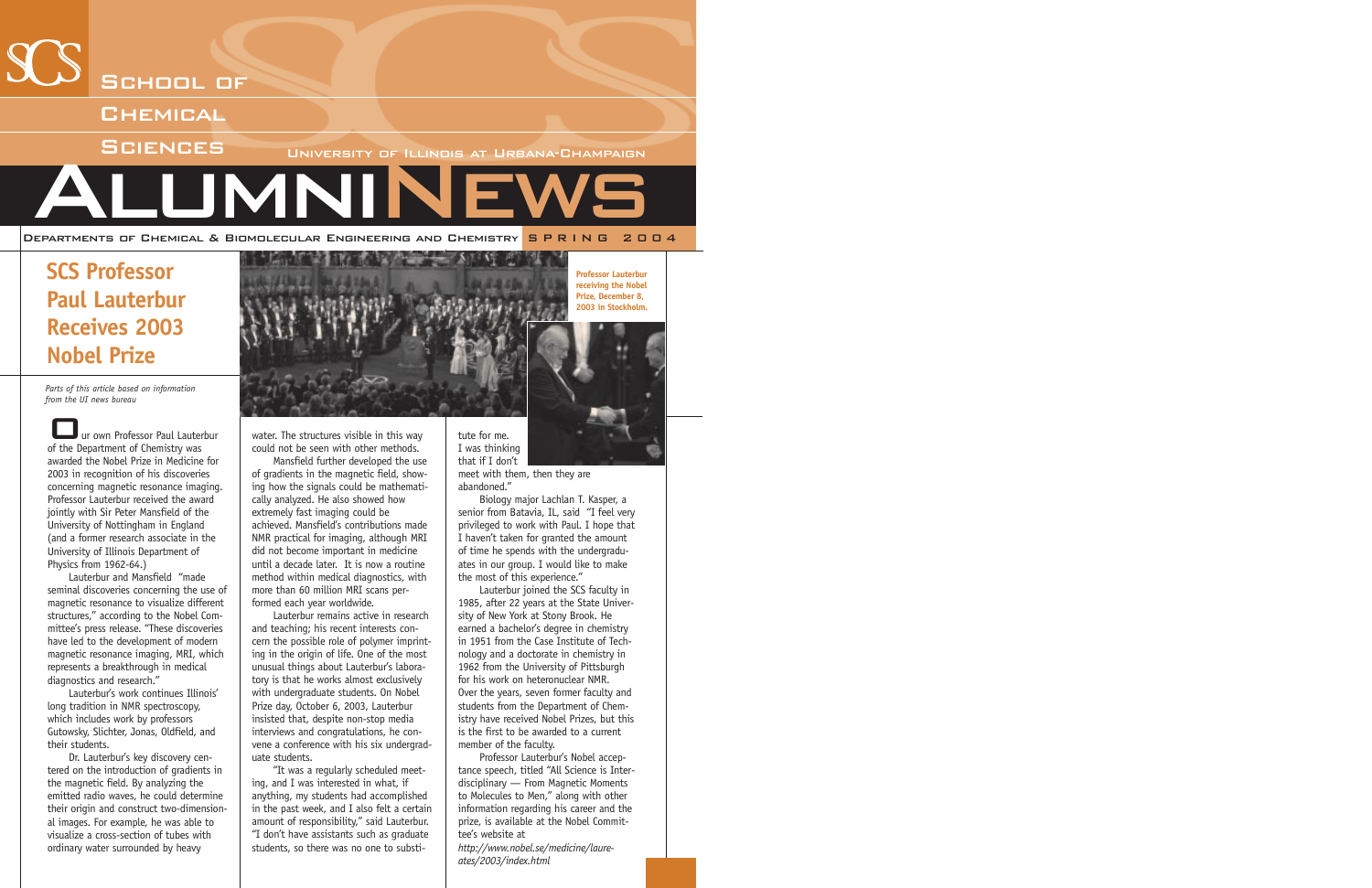

**From the Director's Desk**

e really have too much news to fit into one issue – Professor Lauterbur's Nobel Prize, Professor Beak's election to the National Academy of Sciences, Professor Leckband's appointment to the Westwater Professorship in Chemical and Biomolecular Engineering and her election to the College of Fellows of the American Institute of Medical and Biological Engineering, and the newly funded Keck and Carver research initiatives.

Readers might wonder why we focus so much on external recognition, such as international prizes, federal grants, and gifts from alumni. We do so because external measures of quality reassure us that our instructional and research missions are excellent and visible. It is difficult for any organization to objectively assess its performance, so we place great emphasis on the opinions of others. The ability of our students to excel depends on these external measures.

**T**wo SCS faculty members are spearheading a new project funded with \$1.2 million from the W.M. Keck Foundation that seeks to better understand how neurons function and how they can be repaired. Ultimately, this research underpins the development of methods to correct problems in brain circuitry, such as those underlying mental retardation, degenerative diseases, and neurochemical imbalances. Chemistry Professors Ralph Nuzzo and Jonathan Sweedler are joined in this project by Martha Gillette, Professor of Cell and Structural Biology.

*Thomas B. Rauchfuss*

### **Keck Foundation funds Neural Repair Initiative**

A new center devoted to the study of cellular metabolism and the molecules involved in the fundamental cellular processes of living things is being



"The Keck Foundation invests in high-risk research by the best and brightest," says SCS Director Tom Rauchfuss, referring to the new grant that will support both biological and chemical studies, and initially focusing on the brains of giant mollusks, rats, and mice.

"We're trying to understand how neurons make the connections and how to repair connections in the brain," says Sweedler. "How can we encourage the brain to repair itself? Why doesn't it repair itself? What's different about a growing neuron and one that can't?"

You can reach our office by email at scsnews@scs.uiuc.edu or by fax at (217) 333-3120. Please continue to send your news and also include comments on the newsletter, alumni and development programs and any questions you may have on any of the above. Have an idea for a story? We enjoy hearing from you.

The W.M. Keck Foundation, based in Los Angeles, is one of the nation's largest philanthropic organizations. Established in 1954 by William Myron Keck, the founder of Superior Oil Co., the foundation provides funds primarily in the areas of medical research, science, and engineering.

### **Carver Foundation Funds Center to Research Cellular Metabolism**

equipped with a \$1.1 million grant from the Roy J. Carver Charitable Trust. The center, to be housed in the Chemical and Life Sciences Building, is expected to open by Spring 2005. According to Chemistry Professor Wilfred van der Donk, the Carver grant will provide an array of instrumentation that will be virtually unique in the U.S. The instrumentation, including mass spectrometers, chromatographs, combi-chem robots, and fermentors, allow researchers to analyze small molecules — metabolites — during the life cycle of micro-organisms. By taking such chemical snapshots of what is going on inside cells, one gains insights into their vulnerabilities and strengths. In addition to van der Donk, the center is

**Professor Peter** Beak, the Eiszner Professor of Chemistry, was elected to the National Academy of Sciences in April 2003. This is

co-led by microbiologists Brenda Wilson and William Metcalf. Approximately 20 faculty in chemical and life science departments will use the instrumentation.

Metabolics has a wide range of potential applications: in medicine one day metabolic profiles could be used to make a quick diagnosis, something Wilson likes to call "Star Trek diagnostics," referring to the popular television program where doctors diagnose a patients' medical condition by waving a scanning device.

The Roy J. Carver Foundation is the largest private philanthropic foundation in the state of Iowa, and was created through the will of Roy J. Carver, an industrialist, philanthropist, and UIUC alumnus.



## **To reach the editor...**

SCS *Alumni News* is published twice a year by the School of Chemical Sciences at the University of Illinois at Urbana-Champaign. The newsletter is produced for the school by the College of Liberal Arts and Sciences Office of Publications.

www.scs.uiuc.edu

#### *Written by Deb Aronson*



**T** College of Liberal Arts & Sciences

compounds in which one carbon center formally carries a negative charge. His research led to major new strategies for synthesizing organic compounds by means of lithiation reactions. These studies have culminated in his development of efficient enantioselective syntheses through the use of chiral amines as asymmetric modifiers and the delineation of dynamic resolution strategies. Given the importance of chirality in the pharmaceutical industry, the asymmetric metalations he has reported are both timely and practical. An example of his work is shown in the equation.

Beak obtained his B.A. from Harvard in 1957 and his Ph.D. from Iowa State University in 1961. He joined the Chemistry Department in 1961. In his research mentoring, Beak is recognized as a model professor who maintains the highest standards of scientific and ethical practice and inspires his students to realize their potential and think for themselves. He has received the Cope Scholar, Mosher, Gilman, and Gassman awards.

Through the activities of such distinguished faculty, the University of Illinois is able to provide extraordinary education to our students.

one of the highest honors accorded to a U.S. scientist or engineer. Beak has been a longstanding leader in physical and synthetic organic chemistry, making numerous influential contributions of

fundamental importance.

In early gas phase and solution studies, Beak showed that the stabilities

of protomeric isomers were dramatically dependent on the molecular environment, strates.

and he devised a theory that explained these effects. This work fundamentally changed the way chemists think about these equilibria. In later work Beak developed a general method to solve long-standing questions about the geometry of reactions at non-stereogenic heteroatoms using the endocyclic restriction test. The work, which continues today, entails not only sophisticated interpretation of reaction products but also the application of demanding synthetic methodologies to generate the sub-

Beak has long been interested in the chemistry of carbanions, organic

# **Peter Beak Elected to National Academy of Sciences**



# **School of Chemical Sciences Faculty Receive Two Major Grants**



Professors van der Donk (left) and Kelleher with graduate students Champak Chatterjee and Leah Miller. Chatterjee is holding a picture of their collegue Lili Xie who participated in a collaberative study on lantibiotic (not antibiotic) biosynthesis. This work is described in Science (2004), volume 303, pgs 679-681.

**"How can we encourage the brain to repair itself? Why doesn't it repair itself? What's different about a growing neuron and one that can't?"**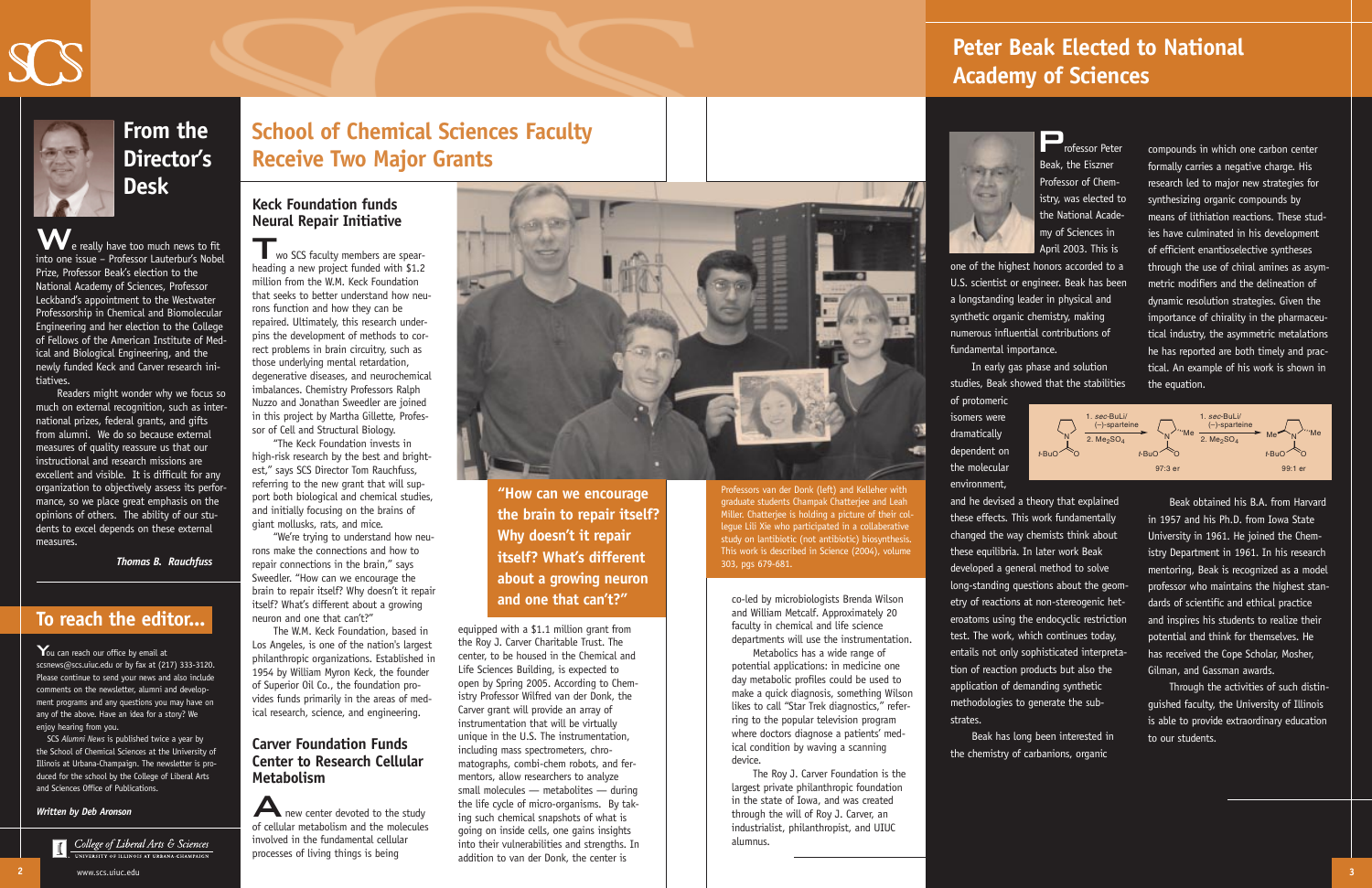Professor Deborah E. Leckband assumed duties as Head of the Department of Chemical and Biomolecular Engineering on August 16, 2003.

In addition, in 2003 Leckband also was recognized as the James Westwater Professor of Chemical and Biomolecular Engineering. Most recently she was named to the College of Fellows of the American Institute of Medical and Biological Engineering.

Leckband comes to the position with an exceptional record of scholarship and a significant record of crosscampus research collaborations and leadership. As a scholar, she has achieved recognition with the NSF Career award, NIH First Award, the Petit-Young Faculty Award in LAS, a Xerox Award for Research Excellence, and a University Scholar Award. Her scholarly activities have been well supported by grants from NIH and NSF.

After receiving her doctorate from Cornell University in 1988, followed by postdoctoral work at MIT and then at the University of California at Santa Barbara, Leckband began her faculty career at SUNY- Buffalo. She accepted a position at the University of Illinois, Urbana-Champaign, in 1995 and was promoted to full professor in 2002. Reflecting her scholarly breadth, she also has appointments in biochemistry, chemistry, bioengineering, and physics.

In terms of her research, Leckband

**Wayne Anderson,** PhD '68, Chemistry (T. Brown), died July 4, 2003. He was 61. After an initial stint at the University of Delaware, Dr. Anderson worked in the chemistry department at Bloomsburg University, where in 2003 he received the 2003 Distinguished Faculty Award. Dr. Anderson's scholarship focused on chemical bonding using computer modeling.

**Richard B. Hasbrouck,** BS '38, Chemistry, of Lake Forest, IL, died at age 86 on April 24, 2003. A native of Peoria, he attended Bradley University before transferring to the University of Illinois to major in chemistry. After his Bachelors degree, he earned a PhD in organic chemistry at Cornell. Dr. Hasbrouck credited his basic education in organic chemistry at the U of I as the foundation of his success. For 35 years he worked as a research chemist for Abbott Laboratories where he invented the hormone commercialized as Ogen. Dr. Hasbrouck and his wife Gertrude gave generously to the School of Chemical Sciences through a Charitable Remainder Annuity Trust.

**Howard V. Malmstadt,** professor emeritus of chemistry, died July 7, 2003. He was 81. Professor Malmstadt, who joined the faculty in 1951, pioneered several areas of analytical chemistry focused on chemical instrumentation. He co-developed the first course in electronics for scientists

and her students seek to establish the molecular design rules underlying biological interactions in vivo and in vitro. Her students have conducted pioneering work in the quantification of molecular and surface forces that control biological adhesion. This information is critical to understanding the molecular basis of cellular interactions in, for example, cancer metastasis, wound healing, and the immune response. Her studies of biomaterials and the impact of interfacial environments on protein interactions at surfaces have wide-ranging applications, including the design of contact lens materials and tailoring biosensor performance.

In addition to her very active research program, Leckband has been a campus leader in the University's growing presence in biomaterials and bioengineering. In her teaching role, she is best known for her course "Techniques in Biotechnology," in which students learn how the combination of biological science and chemical engineering has generated important technological advances in our society.

Professor Leckband is very enthusiastic about the future of the department, as enrollments and employment opportunities remain strong and the research portfolio of the department continues to anticipate emerging opportunities in technology and fundamental science.



# **Deborah Leckband Named Head of Chemical and Biomolecular Engineering**

and published an influential book about the topic in 1963. After leaving Illinois, Professor Malmstadt was provost, dean, and international chancellor of the University of the Nations in Kailua-Kona,



Hawaii, which he founded.



**Donald Melville,** PhD '39, Chemistry (H. Carter), professor emeritus of biochemistry at the medical colleges of the University of Vermont and Cornell University, died on May 15, 2003 in Burlington, VT, at the age of 89. Dr. Melville worked at Weill Cornell Medical College from 1939- 1960, under fellow SCS alumnus Vincent du Vigneaud. Dr. du Vigneaud and his team were awarded the 1955 Nobel Prize in Chemistry for the isolation of the hormones oxytocin and vasopressin. Dr. Melville served as the chair of the Biochemistry Department at the University of Vermont College of Medicine from 1960 until his retirement in 1979.

**David F. O'Brien,** PhD '61, Chemistry (D. Applequist), died July 13, 2003. Dr. O'Brien spent the first 25 years of his career as a research scientist at Eastman Kodak in Rochester, NY. He contributed particularly to the development of cyanine dyes. In 1987 Dr. O'Brien became professor of chemistry and biochemistry at the University of Arizona, where his research focused on the chemistry and biochemistry of self-assembled nanostructures and polymerized surfactant assem-

blies.

**Kenneth L. Olson,** BS '35, Chemistry, died November 23, 2003, in Gulfport, Miss. He was 91. A retired Lieutenant Colonel, U.S. Army, he was a veteran of North African and Italian campaigns. He worked as a chemical engineer with Swift & Co.

**David W. Robertson,** PhD '81, Chemistry (Katzenellenbogen), died August 16, 2003. He was 48. He joined Eli Lilly Company in 1981 where his research quickly led to clinical drug

candidates. From 1991-1996 Dr. Robertson served as vice president of research at Ligand Pharmaceuticals in San Diego. From there, Dr. Robertson served the DuPont Merck Pharmaceutical Company, Pharmacia, Upjohn, and Pfizer. Dr. Robertson coauthored more than 120 scientific publications and more than 60 U.S. patents. Robertson had an international reputation both as a scientist and person. The Department of Chemistry is founding a fellowship in Medicinal Chemistry in his memory.

**Stanley P. Rowland,** PhD '43, Chemistry (Fuson), died on June 20, 2003 at the age of 87. Dr. Rowland worked initially for Rohm and Haas, where he specialized in resins and polymers. He then spent seven years with U.S. Industrial Chemicals in Cincinnati and later joined the Southern Regional Research Center at ARS as a research leader. For almost 20 years, Dr. Rowland raised beef cattle on a small farm in Tenino, Wash., with his wife, Dorothy.

**Norman Edward Searle,** PhD '34, Chemistry (Adams), died August 2, 2003, at the age of 93. From 1934 until he retired in 1970, Dr. Searle was a research scientist at DuPont. He published a number of papers on the organic chemistry of plants and received more than 40 patents. Dr. Searle also was a fellow of the American Association for the Advancement of Science

# **IN MEMORIAM**

# **Hach Scientific Foundation Establishes Undergraduate Scholarships**

The School of Chemical Sciences thanks the Hach Scientific Foundation for grants that will support two scholarships per year: one for a chemistry student and one for an education student who intends to teach chemistry at the K-12 level.

The late Clifford Hach and his wife, Kathryn, who discovered useful, simplified methods for water analysis, founded the Hach Scientific Foundation in 1982 to

provide scholarships to undergraduate chemists. The focus of the Foundation is to enhance the quality and availability of science education. The foundation also supports scholarships at nine other colleges and universities.

The first recipients of the Hach Scientific Scholarships will be announced in Fall 2004.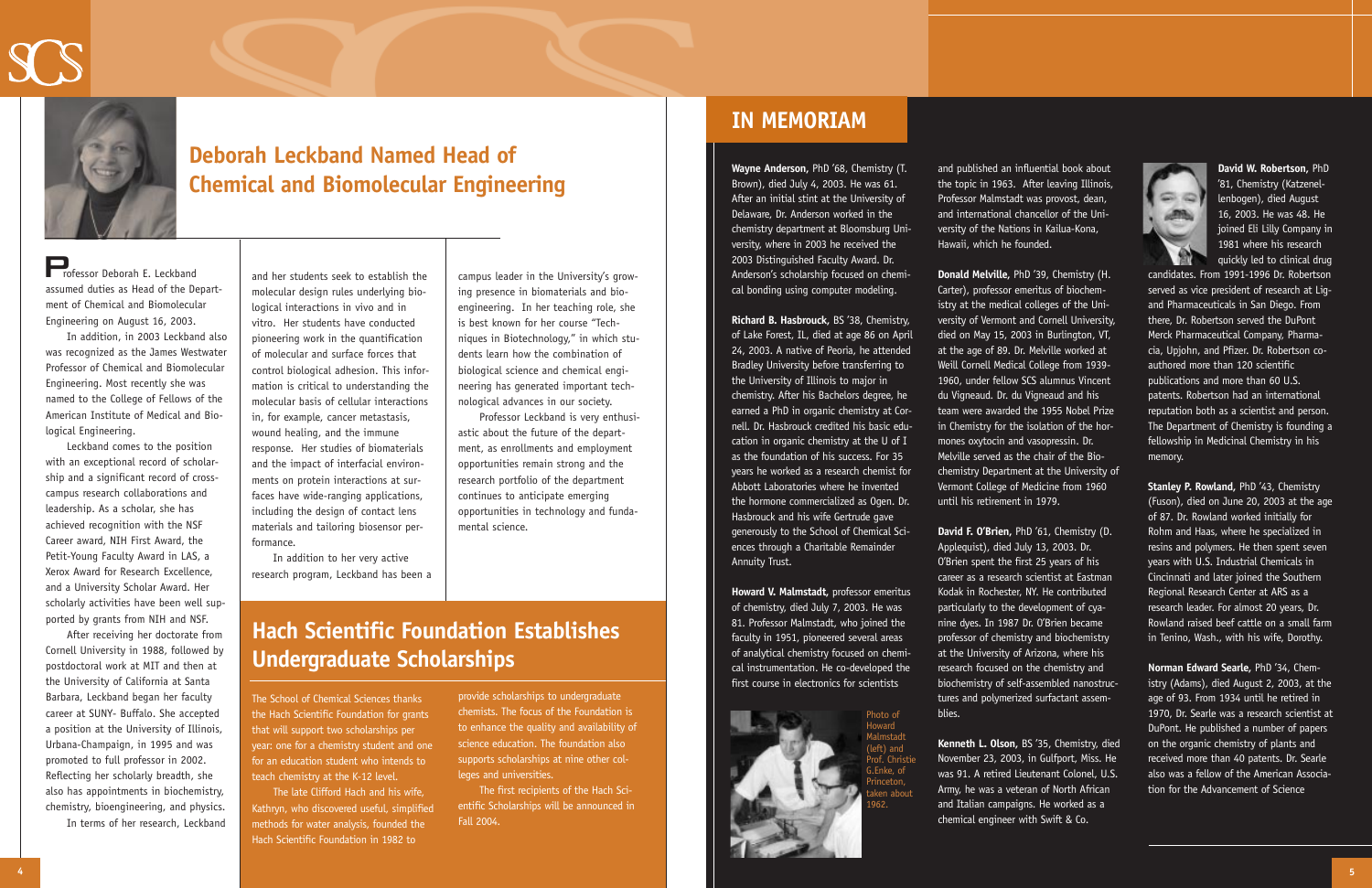## **Keep in Touch**

|  |  |  | Clip and mail to SCS News editor. |
|--|--|--|-----------------------------------|
|  |  |  |                                   |

School of Chemical Sciences University of Illinois at Urbana-Champaign 106 Noyes Laboratory 505 South Mathews Ave. Urbana, Illinois 61801 Or scsnews@scs.uiuc.edu

| ۰.<br>۰.<br>٠<br>۹<br>÷<br>٠<br>× |  |
|-----------------------------------|--|

Degree, Date

Advisor

Home Address

City,

State, Zip

Phone

Email

Business/Employer

Your Title

Your news (Please include newspaper clippings, photos, extra sheets, etc.)

### ■ **1994**

**Joseph Yosick,** BS '94, ChemE, is a patent attorney at Brinks, Hofer, Gilson & Lione in Chicago where he specializes in chemical, polymer, and nanotechnology patents. He and his wife, Colleen, recently had their first child, Conor, on July 17, 2003.

### ■ **1992**

**Christopher L. Burcham,** BS '92, ChemE, senior scientist at Eli Lilly recently joined the Commercialization Technical Center, a new division focused on process optimization.

**Andrew N. French,** PhD '92, Chem (Katzenellenbogen), Professor at Albion College in Michigan, has been granted a Royal Society Fellowship for his sabbatical year at Cardiff University in Wales.

### ■ **1987**

**Tanya Griffin**, BS '87, ChemE, was recently appointed manager of the Leadership Resource Planning and Executive Development at International Truck and Engine Corporation in Warrenville, IL.

**Thomas J. Sowin,** PhD '87, Chem (Pirkle), recently became senior project leader in cancer research area at Abbott Laboratories in Abbott Park, IL.

#### ■ **1986**

**Ken Frederick,** PhD '86, ChemE (Hanratty), was promoted to engineering associate at ExxonMobil.

> **Marshall A. Blake,** BS '76, Chem (Katzenellenbogen), recently became senior vice president of The Private Bank within Bank of America in Chicago.

**Jennifer Holmgren,** PhD '86, Chem (J. Shapley), received the 2003 Malcolm E. Pruitt Award in recognition of her distinguished service to chemistry for "advancing the use of characterization methods and rapid experimentation techniques for developing fundamental insights into industrial catalysis."

**Cathy Murphy (née Jones)**, BS '86, Chemistry (Rauchfuss), has been named University of South Carolina's first Outstanding Undergraduate Research Mentor. Since 1993, Murphy has had 32 undergraduate students and 10 high school students involved in her research on nanoparticle synthesis and characterization. Cathy is married to

Bob Murphy (BS '89, Mathematics).

#### ■ **1985**

**Gregg Zank,** PhD '85, Chem (Rauchfuss), director of New Ventures R&D at Dow Corning, was recently appointed to the Nanotechnology Technical Advisory Group (TAG) of the President's Council of Advisors on Science and Technology (PCAST).

### ■ **1980**

**Pamela Burke Greene,** BS '80, Chem, has been promoted to associate medical consultant at Eli Lilly in Indianapolis where she designs studies for clinical research trials.

**Mary Kay Kaufmann,** BS '80, Chem, recently was promoted to vice president of sales for North America, Industrial and Institutional Services Division for ONDEO Nalco in Naperville.

**Grant Krafft,** PhD '80, Chem (Katzenellenbogen), recently became chairman and chief scientific officer of Acumen Pharmaceuticals in Glenview, IL. Acumen focuses on the medicinal chemistry of Alzheimer's disease and memory loss.

### ■ **1977**

**T. Stephen Wittrig**, BS '77, ChemE, director, Advanced Energy Technologies at BP, is currently manager of grants to the Chinese Academy of Sciences and Tsing Hua University, concentrating on energy strategy and new technologies.

■ **1976**

**F. Wayne Walschot,** BS '76, Chem, after 25 years at Commonwealth Edison where he was responsible for monitoring of six nuclear power plants, is taking early "retirement" by starting Financial Network Investment Co in

Naperville, IL.

■ **1975 Ruth W. Chabay,** PhD '75, Chem (Smith), was elected "member-atlarge, four-year college" of the American Association of Physics teachers and will serve a three-year term. She is professor of physics at North Carolina State University.

■ **1972**

**Richard J. Coser,** BS '72, ChemE, just moved to the Houston corporate office of Criterion Catalysts and Technologies where he serves as the general manager of their Clean Fuels

program.

**M. Bonner Denton,** PhD '72, Chem (Malmstadt), was named the Theophilus Redwood Lecturer for 2004 by the Royal Society of Chemistry. Denton is Professor of Chemistry and Geosciences at the University of

Arizona.

**Terry L. Marker,** BS '72, Chem, senior refinery analyst at UOP in Des Plaines, Ill., recently was awarded her 32nd patent for her R&D work in the Light Olefins & Oxygenates Tech Center.

■ **1971 Terrence Mieling,** BS '71, Chem, Director at Merrill Lynch & Co. in Chicago recently put together two bond issues for UI.

■ **1968**

**Richard Larson,** PhD '68, Chem (Rinehart), retired on August 31, 2003, after 24 years as professor of environmental chemistry at the University of Illinois, Department of Natural Resources and Environmental

Sciences.

**Lee Marek,** BS '68, ChemE, received the 2003 American Chemical Society's Helen M. Free Award for Public Outreach for helping people understand how chemistry affects their lives. Marek taught high school chemistry for 28 years and has appeared many places to do chemistry demonstra-

**A new book by Theodore L. Brown, professor emeritus of chemistry and former director of the Beckman Institute, addresses how metaphorical thinking relates to scientific reasoning and communication. The book, titled Making**



**Truth: Metaphor in Science, is published by the University of Illinois Press and can be ordered from the press or viewed online at http://www.press.uillinois.edu/s03/brown.html**

**During his tenure at the University, Brown also served as vice chancellor for research, and interim vice chancellor for academic affairs. He also is the author of Energy and the Environment and a coauthor of Chemistry: The Central Science.**

# **ALUMNI NOTES**

tions, including the floor of Congress. He appeared 24 times on "The Late Show with David Letterman" to do chemistry demonstrations.

■ **1952**

**Robert Wixum,** PhD '52, Chem (Rose), has written a new book on the history of chromatography in the 20th century, titled Chromatography – a Century of Discovery (1900-2000) – the Bridge to the Sciences and Technology (Elsevier).

■ **1945 Bruce Horrom,** BS '45, Chem and **Lewis Krimen,** PhD '54, Chem (Fuson), both retired from Abbott Laboratories after illustrious careers, took a break from their busy retirement to take an expedition around Antarctica last winter.



# **Ted Brown Explores the Role of Metaphor in Science**